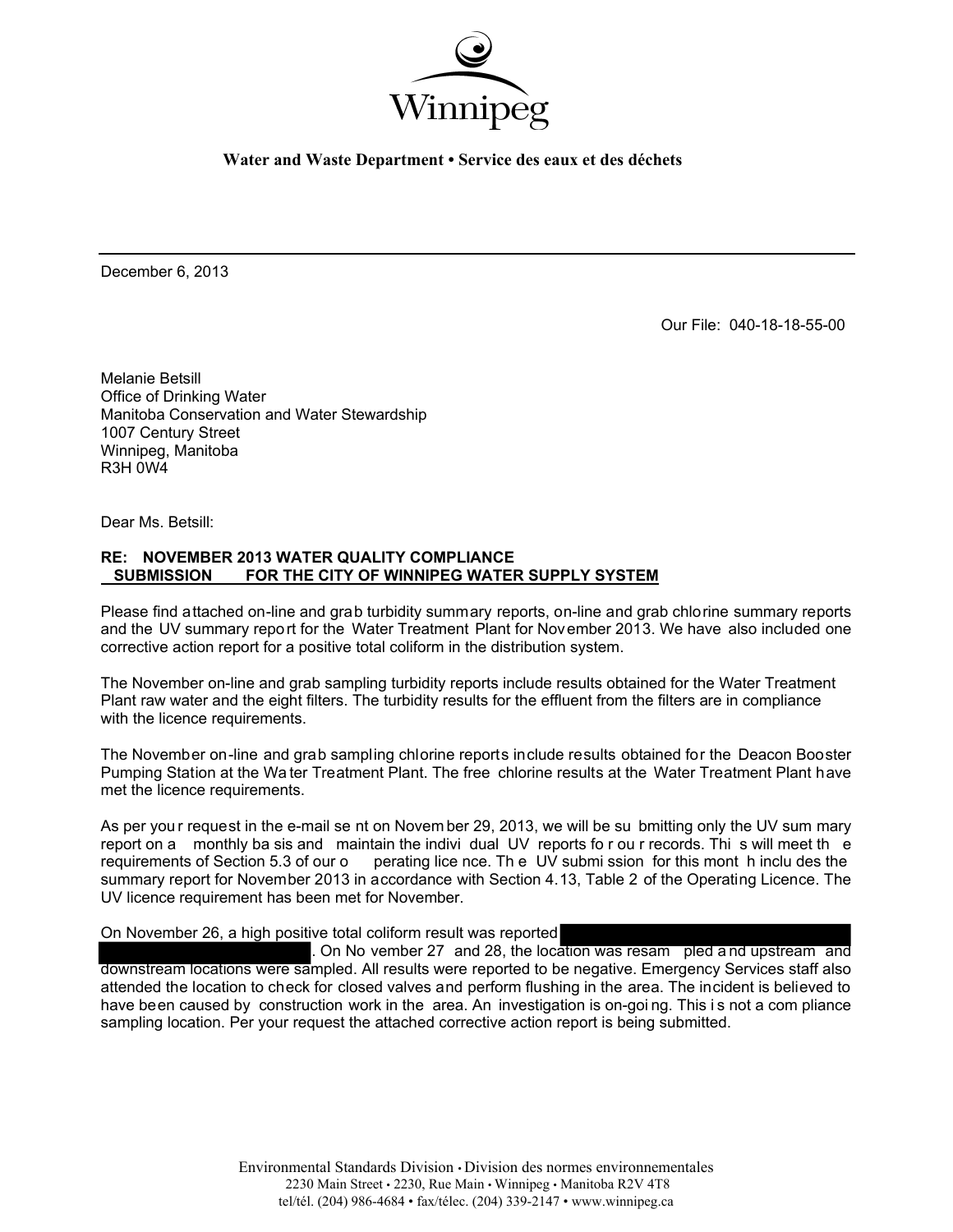Please let m e kno w of any concerns or questio ns re specting this submi ssion. I may be reached by telephone at 204-986-4807 or by e-mail at kkjartanson@winnipeg.ca.

Thanks for your ongoing cooperation and understanding in this matter.

Yours sincerely,

*Original signed by:* 

K.J.T. Kjartanson, P.Eng. Manager of Environmental Standards

KJTK:rg **Attachments** 

c:(e-mail)

 Dr. L. Richards, Winnipeg Regional Health Authority Dr. S. Roberecki, Manitoba Health D.P. Sacher, P.Eng. G. Patton, P.Eng. T. Josephson, P.Eng. A. J. Weremy, P.Eng. S. Fletcher

N:\Compliance Reporting\Submittal Letters\2013\ODW- Letters\Betsill Water November 2013.doc

-2-

Embrace the spirit . Vivez l'esprit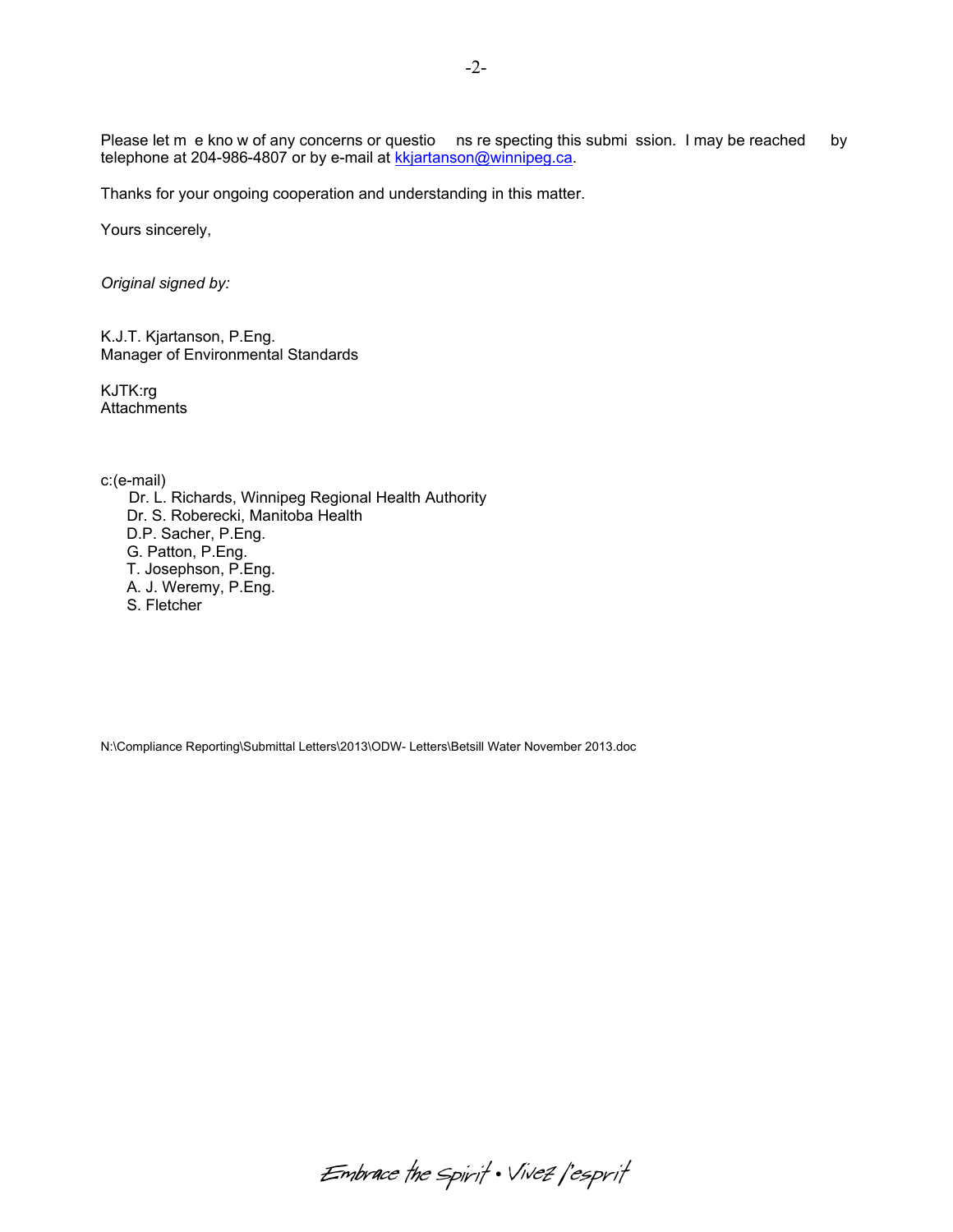

#### CITY OF WINNIPEG  $\mathbf{in}$  WATER AND WASTE DEPARTMENT ENVIRONMENTAL STANDARDS DIVISION

| WATER TREATMENT PLANT CHLORINE GRAB MONITORING REPORT    |                                |                                                          |                                |                                                          |  |  |  |  |  |  |
|----------------------------------------------------------|--------------------------------|----------------------------------------------------------|--------------------------------|----------------------------------------------------------|--|--|--|--|--|--|
| Water System Code: 252.00<br>Licence No. PWS-09-412 A    |                                | <b>Deacon Booster Pumping</b><br><b>Station Branch 1</b> |                                | <b>Deacon Booster Pumping</b><br><b>Station Branch 2</b> |  |  |  |  |  |  |
| <b>Date</b>                                              | <b>Free Chlorine</b><br>(mg/L) | <b>Total Chlorine</b><br>(mg/L)                          | <b>Free Chlorine</b><br>(mg/L) | <b>Total Chlorine</b><br>(mg/L)                          |  |  |  |  |  |  |
| 01-Nov-2013                                              | 1.27                           | 1.48                                                     | 1.36                           | 1.45                                                     |  |  |  |  |  |  |
| 02-Nov-2013                                              | <b>NS</b>                      | <b>NS</b>                                                | <b>NS</b>                      | <b>NS</b>                                                |  |  |  |  |  |  |
| 03-Nov-2013                                              | <b>NS</b>                      | <b>NS</b>                                                | <b>NS</b>                      | <b>NS</b>                                                |  |  |  |  |  |  |
| 04-Nov-2013                                              | 1.21                           | 1.36                                                     | 0.95                           | 1.07                                                     |  |  |  |  |  |  |
| 05-Nov-2013                                              | 1.21                           | 1.39                                                     | 1.35                           | 1.48                                                     |  |  |  |  |  |  |
| 06-Nov-2013                                              | 1.30                           | 1.47                                                     | 1.31                           | 1.40                                                     |  |  |  |  |  |  |
| 07-Nov-2013                                              | 1.23                           | 1.42                                                     | 1.28                           | 1.42                                                     |  |  |  |  |  |  |
| 08-Nov-2013                                              | 1.27                           | 1.43                                                     | 1.33                           | 1.50                                                     |  |  |  |  |  |  |
| 09-Nov-2013                                              | <b>NS</b>                      | <b>NS</b>                                                | <b>NS</b>                      | <b>NS</b>                                                |  |  |  |  |  |  |
| 10-Nov-2013                                              | <b>NS</b>                      | <b>NS</b>                                                | <b>NS</b>                      | <b>NS</b>                                                |  |  |  |  |  |  |
| 11-Nov-2013                                              | <b>NS</b>                      | <b>NS</b>                                                | <b>NS</b>                      | <b>NS</b>                                                |  |  |  |  |  |  |
| 12-Nov-2013                                              | 1.09                           | 1.19                                                     | 1.15                           | 1.27                                                     |  |  |  |  |  |  |
| 13-Nov-2013                                              | 1.21                           | 1.30                                                     | 1.27                           | 1.39                                                     |  |  |  |  |  |  |
| 14-Nov-2013                                              | 1.11                           | 1.24                                                     | 1.17                           | 1.27                                                     |  |  |  |  |  |  |
| 15-Nov-2013                                              | 0.99                           | 1.12                                                     | 1.10                           | 1.16                                                     |  |  |  |  |  |  |
| 16-Nov-2013                                              | <b>NS</b>                      | <b>NS</b>                                                | <b>NS</b>                      | <b>NS</b>                                                |  |  |  |  |  |  |
| 17-Nov-2013                                              | <b>NS</b>                      | <b>NS</b>                                                | <b>NS</b>                      | <b>NS</b>                                                |  |  |  |  |  |  |
| 18-Nov-2013                                              | 1.15                           | 1.30                                                     | 1.22                           | 1.30                                                     |  |  |  |  |  |  |
| 19-Nov-2013                                              | 1.32                           | 1.53                                                     | 1.32                           | 1.39                                                     |  |  |  |  |  |  |
| 20-Nov-2013                                              | 1.22                           | 1.37                                                     | 1.20                           | 1.34                                                     |  |  |  |  |  |  |
| 21-Nov-2013                                              | 1.30                           | 1.44                                                     | 1.20                           | 1.41                                                     |  |  |  |  |  |  |
| 22-Nov-2013                                              | 1.17                           | 1.32                                                     | 1.19                           | 1.25                                                     |  |  |  |  |  |  |
| 23-Nov-2013                                              | <b>NS</b>                      | <b>NS</b>                                                | <b>NS</b>                      | <b>NS</b>                                                |  |  |  |  |  |  |
| 24-Nov-2013                                              | NS                             | NS                                                       | NS                             | NS                                                       |  |  |  |  |  |  |
| 25-Nov-2013                                              | 1.10                           | 1.18                                                     | 0.95                           | 1.21                                                     |  |  |  |  |  |  |
| 26-Nov-2013                                              | 1.07                           | 1.20                                                     | 1.08                           | 1.20                                                     |  |  |  |  |  |  |
| 27-Nov-2013                                              | 1.03                           | 1.16                                                     | 0.99                           | 1.13                                                     |  |  |  |  |  |  |
| 28-Nov-2013                                              | 1.00                           | 1.15                                                     | 1.02                           | 1.15                                                     |  |  |  |  |  |  |
| 29-Nov-2013                                              | 1.01                           | 1.22                                                     | 1.02                           | 1.17                                                     |  |  |  |  |  |  |
| 30-Nov-2013                                              | <b>NS</b>                      | <b>NS</b>                                                | <b>NS</b>                      | <b>NS</b>                                                |  |  |  |  |  |  |
|                                                          |                                |                                                          |                                |                                                          |  |  |  |  |  |  |
| Total number of measurements taken, A:                   | 20                             |                                                          | 20                             |                                                          |  |  |  |  |  |  |
| <b>Chlorine Standard for Monitoring Location (mg/L):</b> | 0.50                           |                                                          | 0.50                           |                                                          |  |  |  |  |  |  |
| Number of measurements meeting standard, B:              | 20                             |                                                          | 20                             |                                                          |  |  |  |  |  |  |
| Compliance with Chlorine Standard, C= B/A X 100%:        | 100%                           |                                                          | 100%                           |                                                          |  |  |  |  |  |  |

NS: No Sample NA: Not Analyzed OL: Off-Line

| Comments: | <b>Report Compiled By:</b> | <b>H.Demchenko</b> |
|-----------|----------------------------|--------------------|
|-----------|----------------------------|--------------------|

**Approved in LIMS By: A.Vanderstel/S.Fletcher**

Date Approved: 3-Dec-13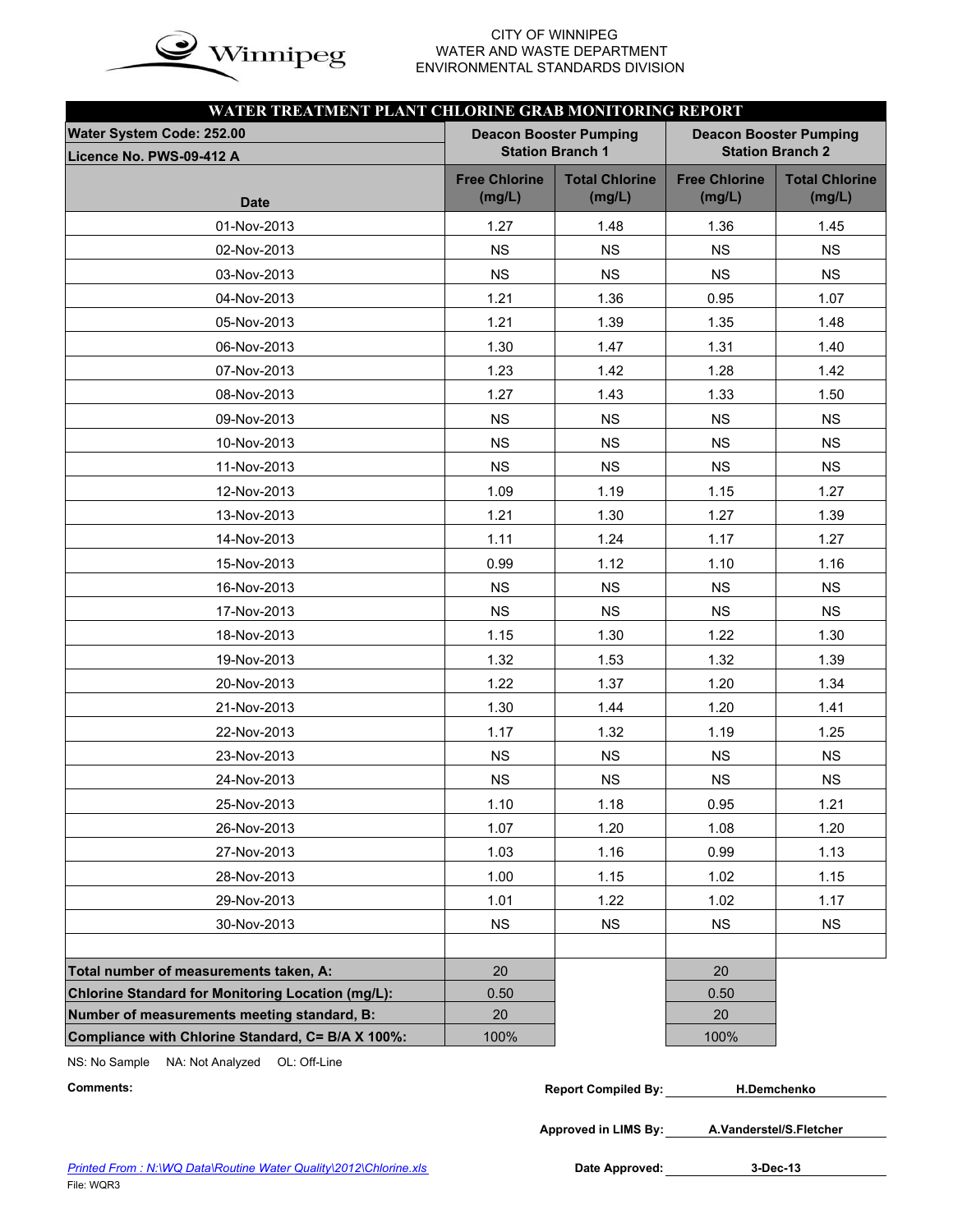

# **City of Winnipeg**

Water and Waste Department Water Services Division

## WATER TREATMENT PLANT FREE CHLORINE ON-LINE MONITORING REPORT Deacon Booster Pumping Station

Water System Code: **252.00** Licence Number: **PWS-09-412 A** Report Created: 01 December 2013

Report Period: November 2013

|            |         | <b>BRANCH1</b><br>[mg/L] |         | <b>BRANCH 2</b><br>[mg/L] |
|------------|---------|--------------------------|---------|---------------------------|
| Date       | Average | Minimum                  | Average | Minimum                   |
| 01/11/2013 | 1.33    | 1.08                     | 1.18    | 1.09                      |
| 02/11/2013 | 1.16    | 1.02                     | 1.08    | 0.98                      |
| 03/11/2013 | 1.10    | 1.03                     | 1.16    | 1.08                      |
| 04/11/2013 | 1.27    | 1.10                     | 1.17    | 1.10                      |
| 05/11/2013 | 1.26    | 1.08                     | 1.17    | 1.01                      |
| 06/11/2013 | 1.19    | 1.03                     | 1.23    | 1.15                      |
| 07/11/2013 | 1.13    | 0.97                     | 1.32    | 1.21                      |
| 08/11/2013 | 1.14    | 0.98                     | 1.16    | 0.98                      |
| 09/11/2013 | 1.15    | 0.95                     | 1.06    | 0.98                      |
| 10/11/2013 | 1.26    | 1.09                     | 1.12    | 0.87                      |
| 11/11/2013 | 1.15    | 1.00                     | 1.21    | 1.11                      |
| 12/11/2013 | 1.09    | 1.03                     | 1.26    | 1.21                      |
| 13/11/2013 | 1.06    | 0.96                     | 1.17    | 1.11                      |
| 14/11/2013 | 1.05    | 1.00                     | 1.14    | 1.08                      |
| 15/11/2013 | 1.09    | 1.02                     | 1.09    | 1.05                      |
| 16/11/2013 | 1.11    | 1.04                     | 1.08    | 1.02                      |
| 17/11/2013 | 1.17    | 0.98                     | 1.11    | 0.99                      |
| 18/11/2013 | 1.30    | 1.26                     | 1.20    | 1.13                      |
| 19/11/2013 | 1.22    | 1.12                     | 1.24    | 1.18                      |
| 20/11/2013 | 1.12    | 1.00                     | 1.19    | 1.07                      |
| 21/11/2013 | 1.09    | 1.01                     | 1.09    | 1.03                      |
| 22/11/2013 | 1.07    | 1.02                     | 1.01    | 0.94                      |
| 23/11/2013 | 1.04    | 0.99                     | 1.06    | 1.00                      |
| 24/11/2013 | 1.05    | 1.02                     | 1.07    | 1.02                      |
| 25/11/2013 | 1.02    | 0.93                     | 1.02    | 0.92                      |
| 26/11/2013 | 0.94    | 0.89                     | 0.95    | 0.89                      |
| 27/11/2013 | 0.95    | 0.90                     | 0.97    | 0.87                      |
| 28/11/2013 | 0.97    | 0.90                     | 1.01    | 0.93                      |
| 29/11/2013 | 1.00    | 0.94                     | 1.06    | 1.01                      |
| 30/11/2013 | 0.98    | 0.96                     | 1.05    | 1.04                      |

| Total Number of Measurements, A:            | 20889  | 20890  |
|---------------------------------------------|--------|--------|
| Minimum Free Chlorine Standard:             | 0.50   | 0.50   |
| Number of Measurements Meeting Standard, B: | 20889  | 20890  |
| COMPLIANCE, $C = B/A \times 100\%$          | 100.00 | 100.00 |

File Path: N:\Water Treatment Branch\Administration\Reports\Regulatory Submissions\Chlorine\2013\11-November

Submitted By (Print): D.Merredew

Signature: Original signed by D.Merredew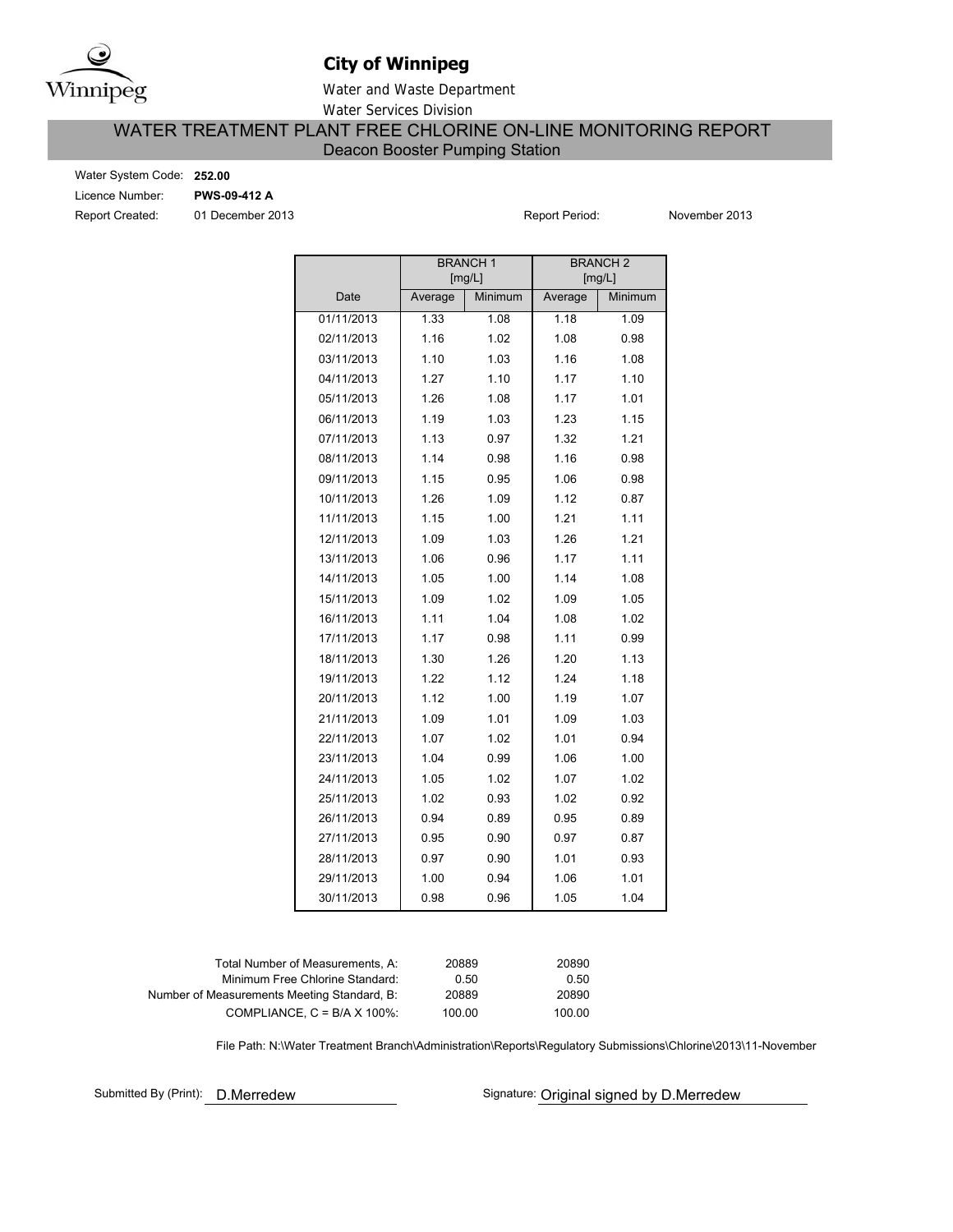

#### CITY OF WINNIPEG WATER AND WASTE DEPARTMENT ENVIRONMENTAL STANDARDS DIVISION

## **WATER TREATMENT PLANT TURBIDITY GRAB MONITORING REPORT**

| <b>Water System Code: 252.00</b>                         | <b>Turbidity (NTU)</b> |           |                 |                     |           |           |                 |                 |           |
|----------------------------------------------------------|------------------------|-----------|-----------------|---------------------|-----------|-----------|-----------------|-----------------|-----------|
| Licence No. PWS-09-412 A                                 |                        |           |                 |                     |           |           |                 |                 |           |
| <b>Date</b>                                              | <b>Raw Water</b>       | Filter 1  | <b>Filter 2</b> | Filter <sub>3</sub> | Filter 4  | Filter 5  | <b>Filter 6</b> | <b>Filter 7</b> | Filter 8  |
| 01-Nov-2013                                              | 1.94                   | 0.09      | 0.08            | 0.10                | 0.09      | 0.08      | 0.11            | 0.09            | 0.07      |
| 02-Nov-2013                                              | <b>NS</b>              | <b>NS</b> | <b>NS</b>       | <b>NS</b>           | <b>NS</b> | <b>NS</b> | <b>NS</b>       | <b>NS</b>       | <b>NS</b> |
| 03-Nov-2013                                              | <b>NS</b>              | <b>NS</b> | <b>NS</b>       | <b>NS</b>           | <b>NS</b> | <b>NS</b> | <b>NS</b>       | <b>NS</b>       | <b>NS</b> |
| 04-Nov-2013                                              | 1.55                   | 0.08      | 0.07            | 0.10                | 0.09      | 0.11      | 0.13            | 0.11            | 0.09      |
| 05-Nov-2013                                              | 1.90                   | 0.08      | 0.08            | 0.08                | 0.08      | 0.09      | 0.07            | 0.09            | 0.10      |
| 06-Nov-2013                                              | 1.80                   | 0.08      | 0.06            | 0.08                | 0.07      | 0.10      | 0.08            | 0.07            | 0.08      |
| 07-Nov-2013                                              | 1.61                   | 0.06      | 0.06            | 0.11                | 0.09      | 0.07      | 0.13            | 0.09            | 0.07      |
| 08-Nov-2013                                              | 1.87                   | 0.07      | 0.19            | 0.07                | 0.13      | 0.09      | 0.15            | OL              | 0.09      |
| 09-Nov-2013                                              | <b>NS</b>              | <b>NS</b> | <b>NS</b>       | <b>NS</b>           | <b>NS</b> | <b>NS</b> | <b>NS</b>       | <b>NS</b>       | <b>NS</b> |
| 10-Nov-2013                                              | <b>NS</b>              | <b>NS</b> | <b>NS</b>       | <b>NS</b>           | <b>NS</b> | <b>NS</b> | <b>NS</b>       | <b>NS</b>       | <b>NS</b> |
| 11-Nov-2013                                              | 1.31                   | 0.10      | 0.07            | 0.13                | 0.07      | 0.11      | 0.11            | 0.08            | 0.10      |
| 12-Nov-2013                                              | 1.24                   | 0.10      | 0.07            | 0.12                | 0.09      | 0.10      | 0.12            | OL              | 0.07      |
| 13-Nov-2013                                              | 1.31                   | 0.08      | 0.09            | 0.21                | 0.10      | 0.08      | 0.07            | 0.08            | 0.09      |
| 14-Nov-2013                                              | 1.07                   | 0.09      | 0.07            | 0.08                | 0.07      | 0.08      | 0.10            | 0.07            | 0.10      |
| 15-Nov-2013                                              | 1.22                   | 0.10      | 0.07            | 0.09                | 0.11      | 0.08      | 0.07            | 0.11            | 0.08      |
| 16-Nov-2013                                              | <b>NS</b>              | <b>NS</b> | <b>NS</b>       | <b>NS</b>           | <b>NS</b> | <b>NS</b> | <b>NS</b>       | <b>NS</b>       | <b>NS</b> |
| 17-Nov-2013                                              | <b>NS</b>              | <b>NS</b> | <b>NS</b>       | <b>NS</b>           | <b>NS</b> | <b>NS</b> | <b>NS</b>       | <b>NS</b>       | <b>NS</b> |
| 18-Nov-2013                                              | 1.07                   | 0.11      | 0.11            | 0.13                | 0.10      | 0.10      | 0.10            | 0.11            | 0.24      |
| 19-Nov-2013                                              | 0.97                   | 0.13      | 0.09            | 0.13                | 0.10      | 0.14      | 0.15            | 0.11            | 0.09      |
| 20-Nov-2013                                              | 0.99                   | 0.13      | 0.15            | 0.12                | 0.13      | 0.10      | 0.11            | 0.13            | 0.16      |
| 21-Nov-2013                                              | 0.95                   | 0.13      | 0.18            | 0.12                | 0.10      | 0.16      | 0.14            | 0.10            | 0.10      |
| 22-Nov-2013                                              | 1.01                   | 0.11      | 0.11            | 0.15                | 0.13      | 0.12      | 0.20            | 0.16            | 0.19      |
| 23-Nov-2013                                              | <b>NS</b>              | <b>NS</b> | <b>NS</b>       | <b>NS</b>           | NS        | <b>NS</b> | <b>NS</b>       | <b>NS</b>       | <b>NS</b> |
| 24-Nov-2013                                              | <b>NS</b>              | <b>NS</b> | <b>NS</b>       | <b>NS</b>           | <b>NS</b> | <b>NS</b> | <b>NS</b>       | <b>NS</b>       | <b>NS</b> |
| 25-Nov-2013                                              | 0.90                   | 0.08      | 0.07            | 0.14                | 0.10      | 0.09      | 0.09            | 0.11            | 0.10      |
| 26-Nov-2013                                              | 1.76                   | 0.09      | 0.13            | 0.11                | 0.09      | 0.10      | 0.07            | 0.08            | 0.09      |
| 27-Nov-2013                                              | 0.80                   | 0.07      | 0.08            | 0.10                | 0.07      | 0.06      | 0.11            | 0.10            | 0.11      |
| 28-Nov-2013                                              | 0.81                   | 0.08      | 0.08            | 0.11                | 0.10      | 0.13      | 0.08            | 0.10            | 0.13      |
| 29-Nov-2013                                              | 0.84                   | 0.08      | 0.11            | 0.12                | 0.14      | 0.09      | 0.09            | 0.08            | 0.08      |
| 30-Nov-2013                                              | <b>NS</b>              | <b>NS</b> | <b>NS</b>       | <b>NS</b>           | <b>NS</b> | <b>NS</b> | <b>NS</b>       | <b>NS</b>       | <b>NS</b> |
|                                                          |                        |           |                 |                     |           |           |                 |                 |           |
| Total number of measurements taken, A:                   |                        | 21        | 21              | 21                  | 21        | 21        | 21              | 19              | 21        |
| <b>Turbidity Standard for Monitoring Location (NTU):</b> |                        | 0.30      | 0.30            | 0.30                | 0.30      | 0.30      | 0.30            | 0.30            | 0.30      |
| Number of measurements meeting standard, B:              |                        | 21        | 21              | 21                  | 21        | 21        | 21              | 19              | 21        |
| Compliance with Turbidity Standard, C= B/A X 100%:       |                        | 100%      | 100%            | 100%                | 100%      | 100%      | 100%            | 100%            | 100%      |

NS: No Sample NA: Not Analyzed OL: Off-Line

```
Comments: Report Compiled By:
H.Demchenko
```
**Approved in LIMS By: A.Vanderstel/ S.Fletcher**

Date Approved: 3-Dec-13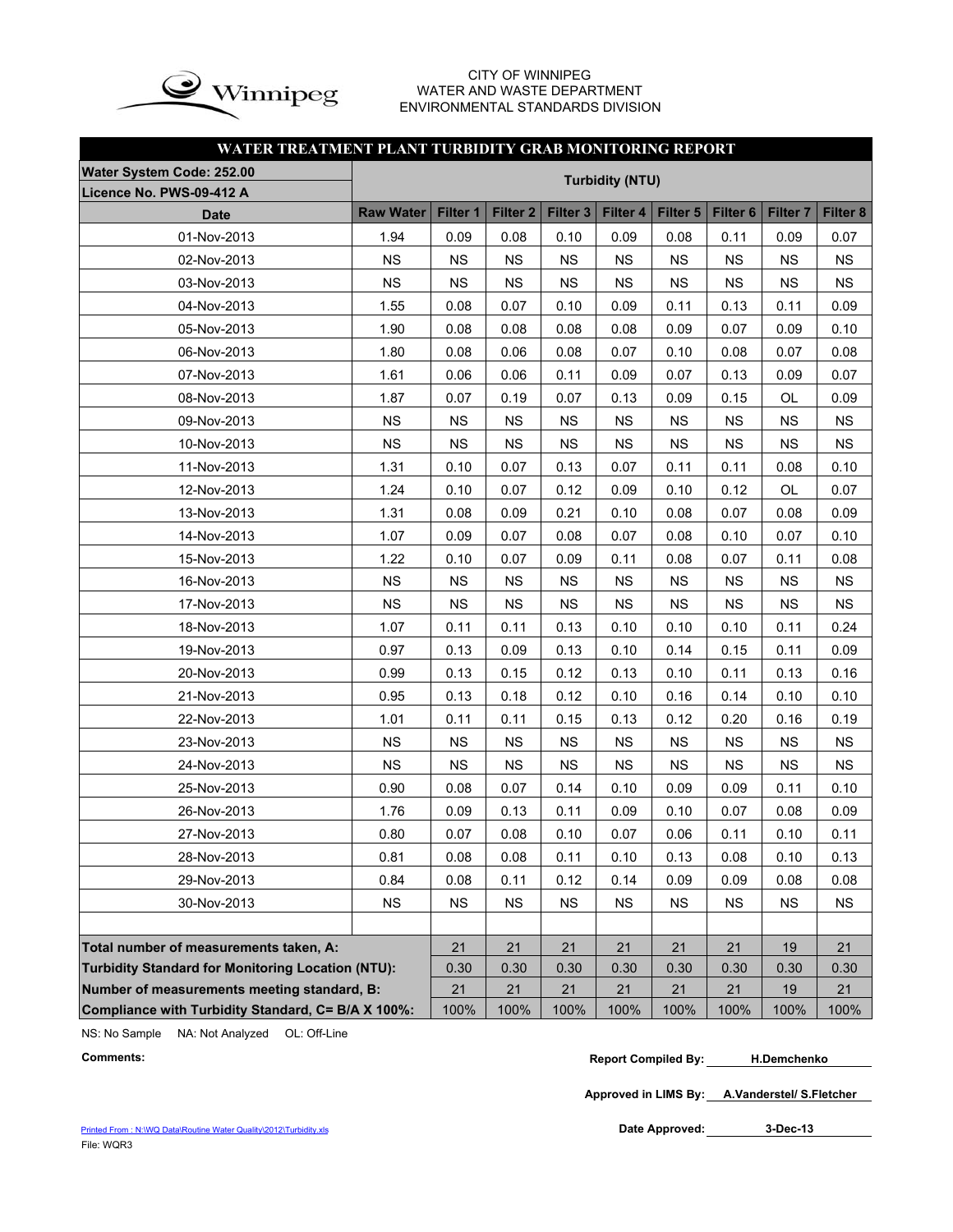

## **CITY OF WINNIPEG**

# WATER AND WASTE DEPARTMENT

**252.00** Water System Code:

**A**

#### Licence Number: **PWS-09-412**

WATER SERVICES DIVISION

|                                | WATER TREATMENT PLANT TURBIDITY ON-LINE MONITORING REPORT |
|--------------------------------|-----------------------------------------------------------|
| November 2013 Turbidity (NTII) |                                                           |

|                                                              | <b>SHINGLEYIV</b><br>uw | uny (n 1 U |                  |      |                  |                  |         |                  |         |             |           |             |                  |      |                  |                  |         |
|--------------------------------------------------------------|-------------------------|------------|------------------|------|------------------|------------------|---------|------------------|---------|-------------|-----------|-------------|------------------|------|------------------|------------------|---------|
| <b>Date</b>                                                  | Raw<br>Avg              | Avg        | Filter #1<br>Max | Avg  | Filter #2<br>Max | Filter #3<br>Avg | Max     | Filter #4<br>Avg | Max     | Avg Max     | Filter #5 | Avg         | Filter #6<br>Max | Avg  | Filter #7<br>Max | Filter #8<br>Avg | Max     |
| 1/11/2013                                                    | 2.17                    | 0.04       | 0.10             | 0.00 | 0.03             | 0.05             | 0.06    | 0.05             | 0.06    | 0.04        | 0.09      | 0.02        | 0.06             | 0.02 | 0.06             | 0.01             | 0.01    |
| 2/11/2013                                                    | 2.12                    | 0.05       | 0.06             | 0.00 | 0.01             | 0.04             | 0.11    | 0.05             | 0.11    | 0.05        | 0.06      | 0.01        | 0.09             | 0.02 | 0.08             | 0.01             | 0.05    |
| 3/11/2013                                                    | 3.06                    | 0.05       | 0.13             | 0.00 | 0.05             | 0.04             | 0.06    | 0.05             | 0.14    | 0.05        | 0.12      | 0.02        | 0.06             | 0.02 | 0.03             | 0.01             | 0.07    |
| 4/11/2013                                                    | 2.58                    | 0.03       | 0.05             | 0.00 | 0.00             | 0.05             | 0.15    | 0.06             | 0.07    | 0.03        | 0.11      | 0.02        | 0.09             | 0.02 | 0.08             | 0.01             | 0.01    |
| 5/11/2013                                                    | 2.49                    | 0.05       | 0.12             | 0.00 | 0.05             | 0.03             | 0.13    | 0.04             | 0.14    | 0.05        | 0.07      | 0.01        | 0.03             | 0.01 | 0.09             | 0.01             | 0.06    |
| 6/11/2013                                                    | 2.26                    | 0.03       | 0.12             | 0.00 | 0.04             | 0.04             | 0.06    | 0.04             | 0.07    | 0.05        | 0.09      | 0.02        | 0.09             | 0.02 | 0.04             | 0.01             | 0.06    |
| 7/11/2013                                                    | 2.09                    | 0.03       | 0.11             | 0.00 | 0.00             | 0.05             | 0.12    | 0.06             | 0.13    | 0.03        | 0.08      | 0.01        | 0.08             | 0.01 | 0.08             | 0.01             | 0.02    |
| 8/11/2013                                                    | 1.85                    | 0.05       | 0.08             | 0.00 | 0.03             | 0.02             | 0.12    | 0.04             | 0.11    | 0.04        | 0.05      | 0.01        | 0.02             | 0.01 | 0.04             | 0.01             | 0.06    |
| 9/11/2013                                                    | 1.79                    | 0.03       | 0.10             | 0.00 | 0.02             | 0.04             | 0.07    | 0.04             | 0.06    | 0.05        | 0.09      | 0.01        | 0.07             | 0.01 | 0.03             | 0.00             | 0.04    |
| 10/11/2013                                                   | 1.77                    | 0.04       | 0.05             | 0.00 | 0.00             | 0.03             | 0.11    | 0.05             | 0.11    | 0.03        | 0.05      | 0.01        | 0.05             | 0.01 | 0.06             | 0.01             | 0.02    |
| 11/11/2013                                                   | 1.66                    | 0.05       | 0.07             | 0.00 | 0.01             | 0.04             | 0.05    | 0.03             | 0.06    | 0.04        | 0.07      | 0.01        | 0.03             | 0.02 | 0.05             | 0.00             | 0.02    |
| 12/11/2013                                                   | 1.48                    | 0.03       | 0.05             | 0.00 | 0.00             | 0.05             | 0.11    | 0.06             | 0.11    | 0.03        | 0.28      | 0.01        | 0.05             | 0.02 | 0.04             | 0.01             | 0.01    |
| 13/11/2013                                                   | 1.46                    | 0.07       | 0.10             | 0.02 | 0.08             | 0.03             | 0.22    | 0.04             | 0.13    | 0.06        | 0.11      | 0.03        | 0.11             | 0.02 | 0.10             | 0.00             | 0.02    |
| 14/11/2013                                                   | 1.36                    | 0.04       | 0.12             | 0.02 | 0.09             | 0.05             | 0.08    | 0.05             | 0.13    | 0.04        | 0.13      | 0.04        | 0.08             | 0.02 | 0.05             | 0.01             | 0.06    |
| 15/11/2013                                                   | 1.30                    | 0.06       | 0.10             | 0.04 | 0.05             | 0.03             | 0.11    | 0.06             | 0.10    | 0.04        | 0.24      | 0.04        | 0.12             | 0.02 | 0.09             | 0.01             | 0.05    |
| 16/11/2013                                                   | 1.24                    | 0.09       | 0.13             | 0.04 | 0.09             | 0.03             | 0.07    | 0.04             | 0.14    | $0.07$ 0.10 |           | 0.05        | 0.06             | 0.02 | 0.03             | 0.02             | 0.08    |
| 17/11/2013                                                   | 1.22                    | 0.08       | 0.19             | 0.05 | 0.07             | 0.08             | 0.16    | 0.08             | 0.10    | $0.05$ 0.15 |           | 0.04        | 0.15             | 0.05 | 0.11             | 0.02             | 0.04    |
| 18/11/2013                                                   | 1.22                    | 0.10       | 0.12             | 0.07 | 0.14             | 0.04             | 0.07    | 0.05             | 0.19    | 0.08        | 0.10      | 0.06        | 0.08             | 0.03 | 0.04             | 0.06             | 0.13    |
| 19/11/2013                                                   | 1.11                    | 0.07       | 0.20             | 0.04 | 0.07             | 0.09             | 0.19    | 0.09             | 0.11    | 0.06        | 0.17      | 0.05        | 0.17             | 0.05 | 0.13             | 0.03             | 0.05    |
| 20/11/2013                                                   | 1.14                    | 0.11       | 0.14             | 0.07 | 0.17             | 0.05             | 0.24    | 0.06             | 0.23    | 0.07        | 0.10      | 0.05        | 0.08             | 0.03 | 0.13             | 0.05             | 0.16    |
| 21/11/2013                                                   | 1.13                    | 0.08       | 0.21             | 0.04 | 0.14             | 0.06             | 0.08    | 0.06             | 0.20    | 0.08        | 0.14      | 0.07        | 0.13             | 0.04 | 0.06             | 0.03             | 0.16    |
| 22/11/2013                                                   | 1.09                    | 0.07       | 0.23             | 0.04 | 0.07             | 0.09             | 0.21    | 0.09             | 0.13    | 0.05        | 0.19      | 0.05        | 0.18             | 0.06 | 0.15             | 0.04             | 0.06    |
| 23/11/2013                                                   | 1.06                    | 0.10       | 0.13             | 0.06 | 0.16             | 0.05             | 0.22    | 0.06             | 0.22    | 0.06        | 0.09      | 0.05        | 0.08             | 0.03 | 0.16             | 0.06             | 0.17    |
| 24/11/2013                                                   | 1.04                    | 0.06       | 0.23             | 0.03 | 0.16             | 0.06             | 0.09    | 0.06             | 0.09    | 0.08        | 0.19      | 0.07        | 0.19             | 0.04 | 0.07             | 0.03             | 0.15    |
| 25/11/2013                                                   | 1.01                    | 0.07       | 0.10             | 0.04 | 0.05             | 0.07             | 0.19    | 0.08             | 0.19    | 0.04        | 0.16      | 0.04        | 0.16             | 0.03 | 0.18             | 0.04             | 0.05    |
| 26/11/2013                                                   | 0.99                    | 0.10       | 0.19             | 0.03 | 0.12             | 0.03             | 0.07    | 0.05             | 0.18    | 0.06        | 0.10      | 0.05        | 0.07             | 0.03 | 0.04             | 0.03             | 0.15    |
| 27/11/2013                                                   | 0.97                    | 0.06       | 0.18             | 0.03 | 0.04             | 0.07             | 0.20    | 0.08             | 0.17    | 0.03        | 0.07      | 0.05        | 0.20             | 0.05 | 0.12             | 0.05             | 0.09    |
| 28/11/2013                                                   | 0.99                    | 0.08       | 0.10             | 0.04 | 0.11             | 0.04             | 0.16    | 0.06             | 0.18    | 0.05        | 0.16      | 0.06        | 0.08             | 0.02 | 0.04             | 0.09             | 0.19    |
| 29/11/2013                                                   | 0.92                    | 0.05       | 0.15             | 0.03 | 0.08             | 0.06             | 0.08    | 0.05             | 0.09    | 0.06        | 0.08      | 0.08        | 0.14             | 0.04 | 0.09             | 0.05             | 0.16    |
| 30/11/2013                                                   | 0.88                    | 0.06       | 0.09             | 0.04 | 0.05             | 0.05             | 0.14    | 0.09             | 0.13    | 0.09        | 0.11      | $0.05$ 0.14 |                  | 0.03 | 0.09             | 0.09             | 0.10    |
| Total Number of Measurements Taken, A:                       |                         |            | 13870            |      | 12451            |                  | 13947   |                  | 11059   |             | 14492     |             | 14359            |      | 12894            |                  | 14003   |
| Turbidity Standard for Monitoring Location (NTU):            |                         |            | 0.30             |      | 0.30             |                  | 0.30    |                  | 0.30    |             | 0.30      |             | 0.30             |      | 0.30             |                  | 0.30    |
| Number of Measurements Meeting Standard, B:                  |                         |            | 13870            |      | 12451            |                  | 13947   |                  | 11059   |             | 14492     |             | 14359            |      | 12894            |                  | 14003   |
| Compliance with Turbidity Standard, $C = B/A \times 100\%$ : |                         |            | 100.00%          |      | 100.00%          |                  | 100.00% |                  | 100.00% |             | 100.00%   |             | 100.00%          |      | 100.00%          |                  | 100.00% |
|                                                              |                         |            |                  |      |                  |                  |         |                  |         |             |           |             |                  |      |                  |                  |         |

File Path: N:\Water Treatment Branch\Administration\Reports\Regulatory Submissions\Turbidity\2013\11-November

**Submitted By (Print):** 

D.Merredew

Signature: Original signed by D.Merredew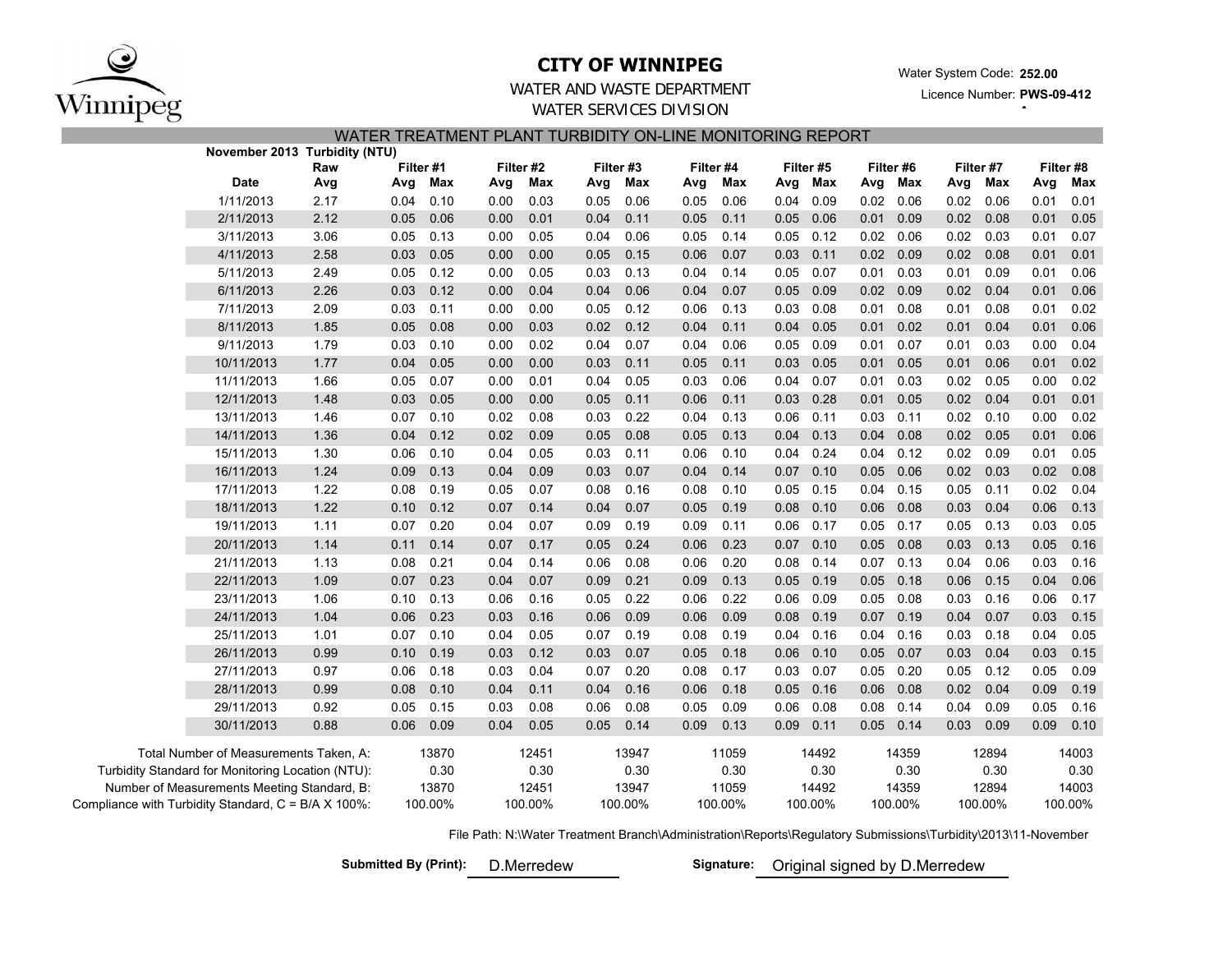

#### **CITY OF WINNIPEG** WATER System Code: 252.00 WATER AND WASTE DEPARTMENT

WATER SERVICES DIVISION

WATER TREATMENT PLANT UV REPORT

Report Period: **November 2013** Report Created: **Sunday, December 01, 2013**

**% Volume Treated To** Untreated Below To Total Untreated Below To Total Untreated Below To Total Untreated Below To Total Untreated Below To Total Total Total Total Total Total D**ose** 0.00 0.05 34.55 34.60| 0.00 0.06 13.99 14.05| 0.00 0.00 21.83 21.83| 0.00 0.00 54.99 54.99| 0.00 0.00 29.93 29.93| 0.01 0.01 42.45 42.48| 0.01 0.12 197.75 197.88| 99.93 0.00 0.17 0.20 0.06 39.28 39.34 0.04 50.88 50.92 0.00 0.04 55.20 55.24 0.00 25.32 25.32 0.12 25.43 0.00 196.32 196.74 99.79 0.00 0.00 0.00 0.00 0.00 0.00 0.00 0.00 0.00 53.96 53.96 0.00 0.00 58.41 58.41| 0.00 0.00 84.63 84.63| 0.00 0.00 0.00 0.00 0.00 196.99 196.99| 100.00 0.00 0.05 21.20 0.00 1.35 1.35 0.02 37.22 37.24 0.00 0.00 55.93 55.93 0.00 77.57 77.57 0.03 2.98 0.00 196.25 196.35 99.95 0.00 1.28 1.28 0.00 0.00 43.86 43.86 0.00 0.00 29.12 29.12 0.00 0.00 48.67 48.67 0.00 0.00 71.09 0.00 0.00 0.00 0.00 0.00 0.00 194.03 194.03 100.00 0.00 0.00 47.60 47.60 0.00 0.00 26.18 26.18 0.00 0.00 1.68 1.68 0.00 0.00 54.13 54.13 0.00 0.00 64.38 64.38 0.00 0.00 0.00 0.00 0.00 0.00 193.95 193.96 100.00 0.00 0.00 0.00 0.00 0.00 32.13 32.13 0.00 0.00 29.59 29.59 0.00 0.00 55.01 55.01 0.00 0.00 75.84 75.84 0.00 0.00 0.00 0.00 0.00 0.00 192.56 192.56 100.00 0.00 0.00 5.70 0.00 0.00 0.00 0.35 47.48 47.83 0.00 0.00 55.34 55.34 0.00 82.76 82.76 0.04 0.24 0.00 191.52 191.91 99.80 0.00 0.28 58.01 0.00 24.20 24.20 0.00 0.00 0.00 0.00 0.00 63.26 63.26 0.00 45.35 45.35 0.04 0.81 0.00 191.63 191.95 99.83 0.00 0.00 62.61 0.75 3.39 4.13 0.00 0.00 0.00 0.00 0.00 52.34 52.34 0.00 27.45 27.45 0.00 31.86 0.00 177.64 178.39 99.58 0.00 0.28 57.43 0.00 0.00 0.00 0.00 0.00 0.00 0.00 0.00 54.40 54.40 0.00 2.52 2.52 0.00 60.36 0.00 174.71 174.99 99.84 0.00 0.00 49.99 0.00 0.00 0.00 0.00 0.00 0.00 0.00 0.00 58.64 58.64 0.00 42.62 42.62 0.00 30.16 0.00 181.40 181.40 100.00 0.00 0.00 47.74 0.00 0.00 0.00 0.00 0.00 0.00 0.00 0.00 53.01 53.01 0.00 73.00 73.00 0.00 0.00 0.00 173.75 173.75 100.00 0.00 0.00 50.02 0.00 0.00 0.00 0.00 0.00 0.00 0.00 0.00 52.80 52.80 0.00 73.61 73.61 0.00 0.00 0.00 176.43 176.43 100.00 0.00 0.00 50.03 0.00 0.00 0.00 0.00 0.00 0.00 0.00 0.00 54.23 54.23 0.00 75.21 75.21 0.00 0.00 0.00 179.47 179.47 100.00 0.00 0.00 56.60 0.00 0.00 0.00 0.00 0.00 0.00 0.00 0.00 51.57 51.57 0.00 73.41 73.41 0.00 0.00 0.00 181.58 181.58 100.00 0.00 0.00 59.99 0.00 0.00 0.00 0.00 0.00 0.00 0.00 0.00 49.61 49.61 0.00 71.69 71.69 0.00 0.00 0.00 181.29 181.29 100.00 0.00 0.01 20.56 0.46 26.70 27.16 0.00 0.00 0.00 0.00 0.00 53.01 53.01 0.00 36.72 36.72 0.09 48.69 0.00 185.68 186.24 99.70 0.00 0.00 0.00 0.00 75.94 75.94 0.00 0.00 0.00 0.00 0.00 44.59 44.59 0.00 0.00 0.00 0.05 68.44 0.00 188.97 189.02 99.98 0.00 0.00 42.86 42.86| 0.00 0.00 28.12 28.12| 0.00 0.00 0.00 0.00 0.00 46.72 46.72| 0.00 0.00 42.90 0.00 0.00 0.00 28.40 0.00 0.00 0.00 189.00 189.00| 100.00 0.00 0.00 72.50 0.00 0.00 0.00 0.00 0.00 0.00 0.00 0.00 46.60 46.60 0.00 69.89 69.89 0.00 0.00 0.00 189.00 189.00 100.00 0.00 0.00 72.35 0.00 0.00 0.00 0.00 0.00 0.00 0.00 0.00 46.68 46.68 0.00 69.97 69.97 0.00 0.00 0.00 189.00 189.00 100.00 0.00 0.00 71.95 0.00 0.00 0.00 0.00 0.00 0.00 0.00 0.00 46.75 46.75 0.00 70.16 70.16 0.00 0.00 0.00 188.87 188.87 100.00 0.00 0.00 71.96 71.96| 0.00 0.00 0.00| 0.00 0.00 0.00 0.00| 0.00 0.00 46.99| 0.00 0.00 71.05 71.05| 0.00 0.00 0.00 0.00 0.00 0.00 190.00| 100.00| 100.00| 100.00 0.00 0.00 71.83 0.00 0.00 0.00 0.00 0.00 0.00 0.00 0.00 47.00 47.00 0.00 71.18 71.18 0.00 0.00 0.00 190.01 190.01 100.00 0.00 0.00 24.23 24.23| 0.00 0.00 50.98 50.98| 0.00 0.00 0.00 0.00 0.00 0.00 45.67 45.67| 0.00 0.00 69.13 69.13| 0.00 0.00 0.00 0.00 0.00 100.00 190.00| 100.00| 100.00 0.00 0.00 0.00 0.00 77.08 77.08 0.00 0.00 0.00 0.00 0.00 45.10 45.10 0.00 68.15 68.15 0.00 0.00 0.00 190.32 190.32 100.00 0.00 0.00 0.00 0.00 78.62 78.62 0.00 0.00 0.00 0.00 0.00 46.00 46.00 0.00 70.38 70.38 0.00 0.00 0.00 195.00 195.00 100.00 0.00 0.00 0.00 0.00 78.31 78.31 0.00 0.00 0.00 0.00 0.00 45.73 45.73 0.00 70.10 70.10 0.00 0.00 0.00 194.15 194.15 100.00 0.00 0.00 0.00 0.00 0.00 79.37 79.37 0.00 0.00 0.00 0.00 0.00 46.35 46.35| 0.00 0.00 71.31 7.31| 0.00 0.00 0.00 0.00 0.00 0.00 197.03 197.03| 100.00 0.00 0.85 1051.18 1052.03 0.00 1.33 679.49 680.82 0.00 0.41 271.74 272.16 0.00 0.04 1534.76 1534.79 0.00 0.00 1777.32 1777.32 0.01 0.37 339.83 340.21 0.02 3.00 5654.33 5657.34 **Transmittance UVR-D100A UVR-D200A UVR-D300A UVR-D400A UVR-D500A UVR-D600A Total** Date | % | Water Volume [ML] | Water Volume [ML] | Water Volume [ML] | Water Volume [ML] | Water Volume [ML] | Water Volume [ML] Total Untreated Below To Total Untreated Below To Total Untreated Below To Total Untreated Below To Total Untreated Below To Total Untreated Below 1/11/2013 96.65 | 0.00 0.05 34.55 34.60| 0.00 0.06 13.99 14.05| 0.00 0.00 21.83 21.83| 0.00 0.00 54.99 54.99| 0.00 0.00 29.93 29.93| 0.01 0.01 42.45 42.48| 0.01 0.12 2/11/2013 96.62 | 0.00 0.17 0.20 0.37 0.00 0.06 39.28 39.34 0.00 0.04 50.88 50.92 0.00 0.04 55.20 55.24 0.00 0.00 25.32 25.32 0.00 0.12 25.43 25.55 0.00 0.42 3/11/2013 96.63 0.00 0.00 0.00 0.00 0.00 0.00 0.00 4/11/2013 96.36 | 0.00 0.05 21.20 21.25 0.00 1.35 1.35 0.00 0.02 37.22 37.24 0.00 0.00 55.93 55.93 0.00 0.00 77.57 77.57 0.00 0.03 2.98 3.00 0.00 0.10 5/11/2013 96.54 0.00 0.00 1.28 1.28 0.00 0.00 43.86 43.86 0.00 0.00 29.12 29.12 0.00 0.00 48.67 48.67 0.00 0.00 71.09 71.09 71.09 0.00 0.00 0.00 0.00 0.00 0.00 6/11/2013 96.40 0.00 0.00 47.60 47.60 0.00 0.00 26.18 26.18 0.00 0.00 1.68 1.68 0.00 0.00 54.13 54.13 0.00 0.00 64.38 64.38 0.00 0.00 0.00 0.00 0.00 0.00 0.00 7/11/2013 96.57 | 0.00 0.00 0.00 0.00 0.00 0.00 32.13 32.13 0.00 0.00 29.59 29.59 0.00 0.00 55.01 55.01 0.00 0.00 75.84 75.84 0.00 0.00 0.00 0.00 0.00 0.00 0.00 8/11/2013| 96.80 | 0.00 0.00 5.70 5.70| 0.00 0.00 0.00| 0.00 0.35 47.48 47.83| 0.00 0.00 55.34 55.34| 0.00 0.00 82.76 82.76| 0.00 0.04 0.24 0.27| 0.00 0.39 9/11/2013 96.96 58.29 0.00 0.00 0.00 0.00 0.85 0.32 10/11/2013**|** 96.97 | 0.00 0.00 62.61 62.61| 0.00 0.75 3.39 4.13| 0.00 0.00 0.00 0.00 0.00 52.34 52.34| 0.00 0.00 27.45 27.45| 0.00 0.00 31.86 31.86| 0.00 0.75 11/11/2013| 96.99 | 0.00 0.28 57.43 57.71| 0.00 0.00 0.00 0.00| 0.00 0.00 0.00| 0.00 0.00 54.40 54.40| 0.00 0.00 0.00 2.52 2.52| 0.00 0.00 60.36 60.36| 0.00 0.28 12/11/2013 97.03 49.99 0.00 0.00 0.00 0.00 30.16 0.00 13/11/2013 97.01 47.74 0.00 0.00 0.00 0.00 0.00 0.00 14/11/2013 96.98 50.02 0.00 0.00 0.00 0.00 0.00 0.00 15/11/2013 96.92 50.03 0.00 0.00 0.00 0.00 0.00 0.00 16/11/2013 96.51 56.60 0.00 0.00 0.00 0.00 0.00 0.00 17/11/2013 96.03 59.99 0.00 0.00 0.00 0.00 0.00 0.00 18/11/2013| 96.03 | 0.00 0.01 20.56 20.57| 0.00 0.46 26.70 27.16| 0.00 0.00 0.00 0.00 0.00 0.00 53.01 53.01| 0.00 0.00 36.72 36.72| 0.00 0.09 48.69 48.78| 0.00 0.56 19/11/2013 95.84 0.00 0.00 0.00 0.00 0.00 0.00 75.94 75.94 0.00 0.00 0.00 0.00 0.00 0.00 44.59 0.40 0.00 0.00 0.00 0.00 0.00 0.05 68.44 68.49 0.00 0.05 20/11/2013 95.82 | 0.00 0.00 42.86 42.86| 0.00 0.00 28.12 28.12| 0.00 0.00 0.00 0.00 0.00 0.00 46.72 46.72| 0.00 0.00 0.00 42.90 42.90| 0.00 0.00 28.40 28.40| 0.00 0.00 0.00 21/11/2013 96.07 72.50 0.00 0.00 0.00 0.00 0.00 0.00 22/11/2013 96.07 | 0.00 0.00 72.35 72.35| 0.00 0.00 0.00 0.00| 0.00 0.00| 0.00 0.00 0.00 46.68 46.68| 0.00 0.00 69.97 69.97| 0.00 0.00 0.00 0.00| 0.00 0.00 0.00 23/11/2013 97.10 71.95 0.00 0.00 0.00 0.00 0.00 0.00 24/11/2013 97.06 71.96 0.00 0.00 0.00 0.00 0.00 0.00 25/11/2013 97.39 71.83 0.00 0.00 0.00 0.00 0.00 0.00 26/11/2013**|** 97.28 | 0.00 0.00 24.23 <sup>24.23</sup>| 0.00 0.00 50.98 50.98| 0.00 0.00 0.00 0.00 0.00 0.00 45.67 45.67| 0.00 0.00 69.13 69.13| 0.00 0.00 0.00 0.00| 0.00 0.00 0.00 27/11/2013| 97.34 | 0.00 0.00 0.00 0.00 0.00 77.08 77.08| 0.00 0.00 0.00 0.00 0.00 0.00 45.10 45.10| 0.00 0.00 68.15 68.15| 0.00 0.00 0.00 0.00| 0.00 0.00 0.00 28/11/2013 97.39 0.00 0.00 0.00 0.00 0.00 0.00 0.00 29/11/2013 97.36 0.00 0.00 0.00 0.00 0.00 0.00 0.00 30/11/2013 97.26 | 0.00 0.00 0.00 0.00 0.00 79.37 79.37| 0.00 0.00 0.00 0.00 0.00 0.00 46.35 46.35| 0.00 0.00 71.31 71.31| 0.00 0.00 0.00 0.00 0.00 0.00 0.00 0.03 0.00 1.33 679.49 680.82 0.00 0.41 271.74 272.16 0.00 0.04 1534.76 1534.79 0.00 0.00 1777.32 1777.32 0.01 0.37 339.83 340.21 0.02 3.00

**Water Volume [%]:** Untreated: Below Dose To Dose

0.00 % 0.05 % 99.95 %

**Submitted By (Print): D.Merredew Signature: Original signed by D.Merredew**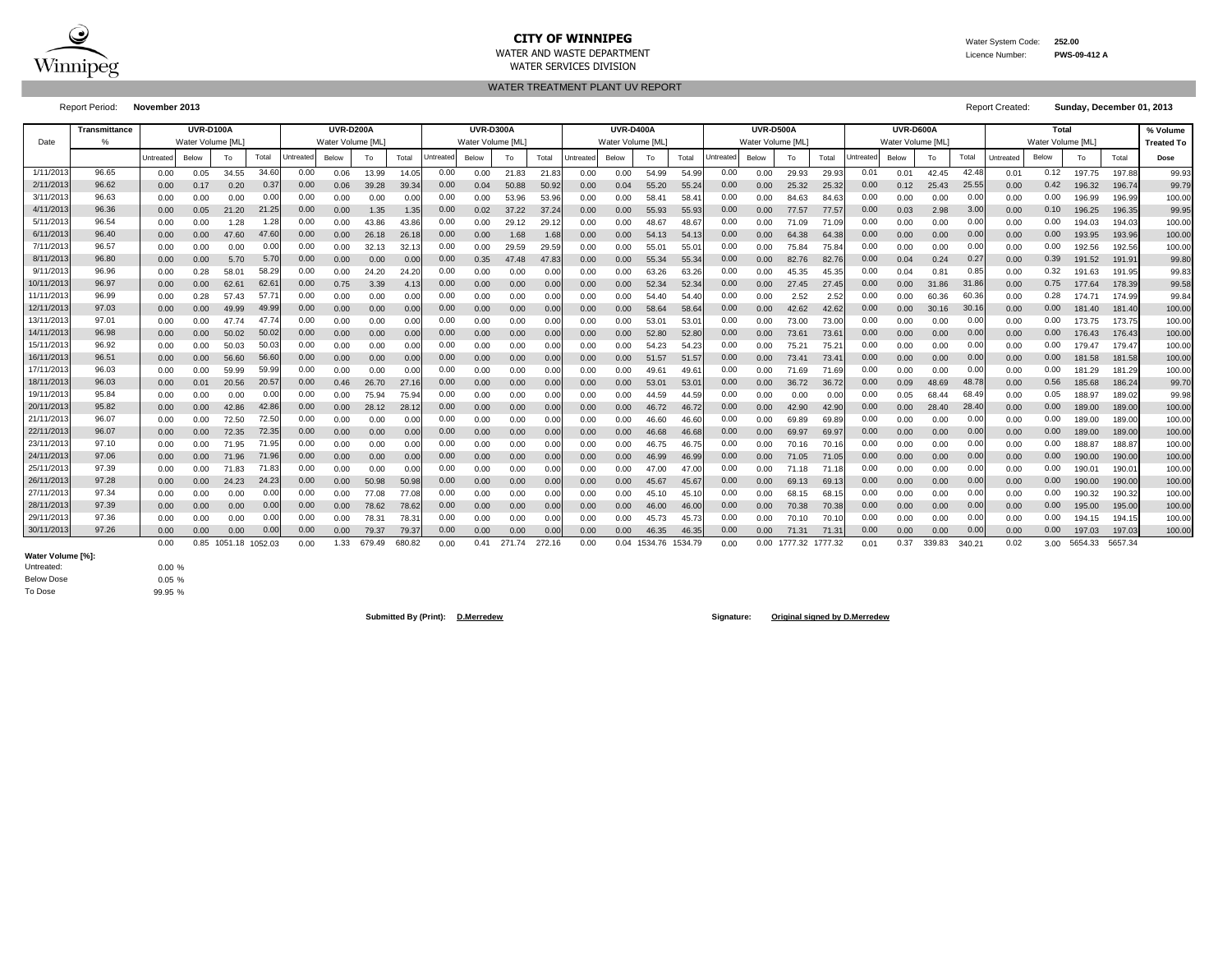

Water and Waste Department • Service des eaux et des déchets

Tuesday, November 26, 2013 **Our Incident/Report No: 10-2013**  LIMS Reference No: **37605**

Ms. Melanie Betsill Drinking Water Officer Manitoba Water Stewardship, Office of Drinking Water 1007 Century Street Winnipeg MB R3H 0W4

## **RE: CORRECTIVE ACTION REPORT**

| <b>WATER SYSTEM</b><br><b>WATER SYSTEM CODE</b><br><b>LOCATION OF NON-COMPLIANT INCIDENT</b><br><b>OPERATOR IN CHARGE</b><br><b>INCIDENT REPORTED BY</b><br><b>TYPE OF NON-COMPLIANT INCIDENT</b> | <b>Winnipeg Public Water System</b><br>252.00<br><b>Winnipeg 3-Dist WC05</b><br>NA<br>Steve Fletcher, Supervisor of Analytical Services Branch<br>Low disinfection residual in the distribution system, 22(1) MR<br>40/2007                                                                                                                                                                                                                                                                                             |
|---------------------------------------------------------------------------------------------------------------------------------------------------------------------------------------------------|-------------------------------------------------------------------------------------------------------------------------------------------------------------------------------------------------------------------------------------------------------------------------------------------------------------------------------------------------------------------------------------------------------------------------------------------------------------------------------------------------------------------------|
| <b>INCIDENT DATE</b>                                                                                                                                                                              | November 12, 2013                                                                                                                                                                                                                                                                                                                                                                                                                                                                                                       |
| <b>DESCRIPTION OF CORRECTIVE ACTIONS</b>                                                                                                                                                          | IMMEDIATELY: Re-sampled original location tested additional<br>samples for free/total chlorine, temperature and contacted the<br>ODW. Water Services Division was contacted and Emergency<br>Services attended the location to check for closed valves. They<br>found a section of main on reduced pressure as a result of some<br>pending hydrant work. All valves were opened and the main was<br>thoroughly flushed until free chlorine measured from the hydrant<br>at 2750 Saskatchewan was recorded at 0.51 mg/L. |
| <b>TEST RESULTS</b>                                                                                                                                                                               | See Attached                                                                                                                                                                                                                                                                                                                                                                                                                                                                                                            |

NOTES/COMMENTS:

1. All microbiological tests performed by contract laboratory.

2. UP/DOWN STREAM testing performed when EC is >0 /100mL, TC is >10 /100mL or when resample/consecutive sample is positive for EC or TC or as directed by the Manager of Environmental Standards Division and/or the Office of Drinking Water

- 3. INITIAL chlorine, turbidity and temperature only tested at the required 39 sample locations.
- 4. NR-No Result due to laboratory/analyst error.

5. NA-Not Analyzed.

**EMERGENCY REPORTING IS REQUIRED WHERE A POTENTIAL HEALTH RISK IS INVOLVED. FOLLOW THE INSTRUCTIONS OF YOUR DRINKING WATER OFFICER ON SITUATIONS REQUIRING IMMEDIATE REPORTING**

### **DISTRIBUTION**

FORWARD THE ORIGINAL TO THE DRINKING WATER OFFICER WITH THE MONTHLY COMPLIANCE SUBMISSIONS.

**Contact the Drinking Water Officer for any comments, questions or concerns**

REFERENCE: ODW-RF-016

Embrace the spirit . Vivez l'esprit

Environmental Standards Division • Division des normes environnementales 2230 Main Street. • 2230, rue Main • Winnipeg • Manitoba R2V 4T8 fax/téléc. (204) 339-2147 • www.winnipeg.ca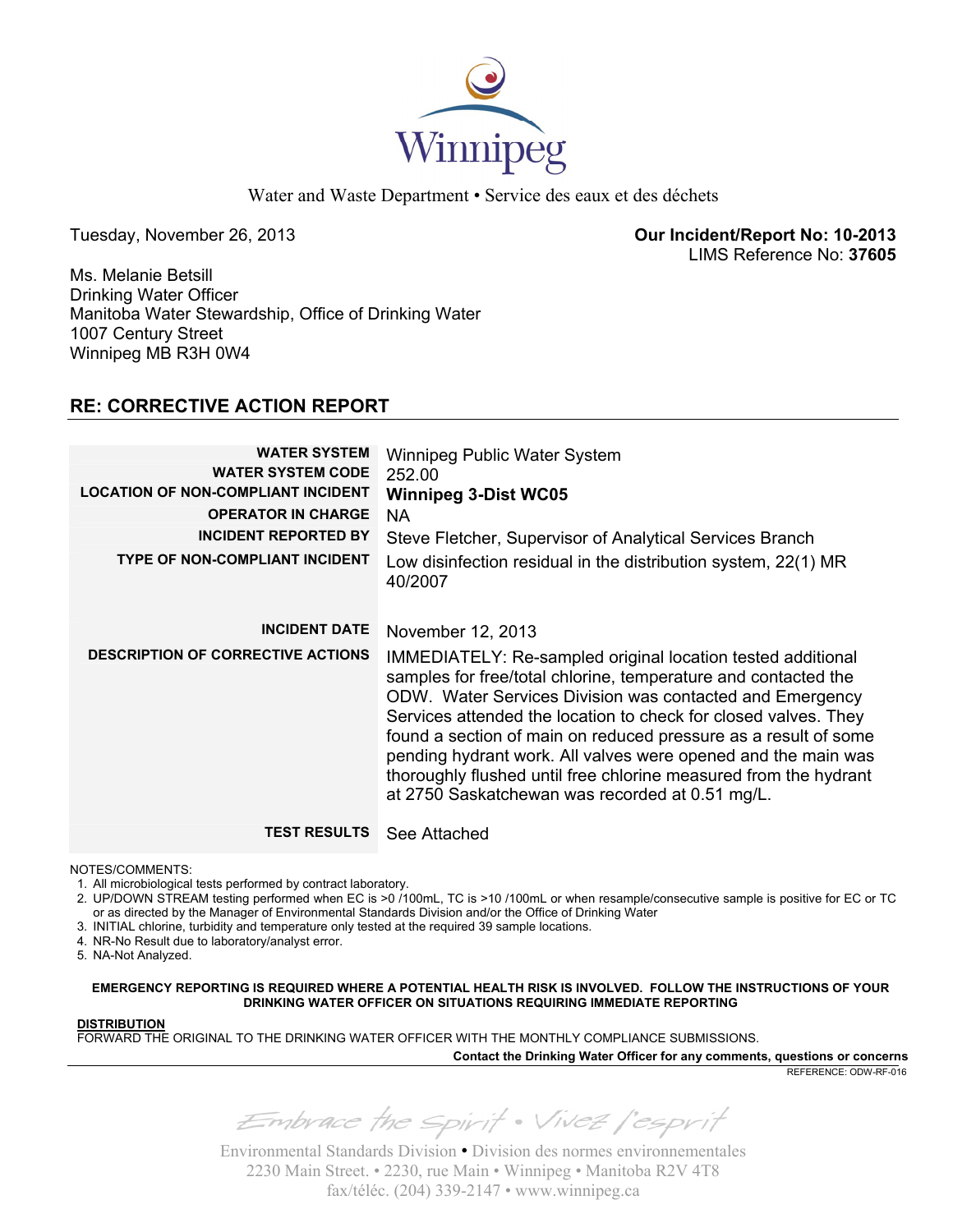|       | Sample Name | Sample<br>Number | Date<br>Sampled  | <b>TimeSpled</b><br>(hrs) | E. Coli-QT<br>(MPNU/100 mL) | <b>Total Coliform-QT</b><br>(MPNU/100 mL) | Chlorine.<br>Free (mg/L) | Chlorine,<br>Total (mg/L) | Temperature<br>$(^{\circ}C)$ | Turbidity<br>(ntu) |
|-------|-------------|------------------|------------------|---------------------------|-----------------------------|-------------------------------------------|--------------------------|---------------------------|------------------------------|--------------------|
| WC05  |             |                  | 378583 12-Nov-13 | 10:30                     |                             |                                           | 0.05                     | 0.12                      | 123                          | 0.31               |
| WC05  |             |                  | 379115 12-Nov-13 | 10:45                     |                             |                                           | 0.05                     | 0.11                      | 112                          |                    |
| WC05  |             |                  | 379114 12-Nov-13 | 11:00                     |                             |                                           | 0.05                     | 0.10                      | 10.1                         |                    |
| WC05_ |             |                  | 379116 14-Nov-13 | 14:00                     |                             |                                           | 0.53                     | 0.72                      | 129                          |                    |
| WC05_ |             |                  | 379144 15-Nov-13 | 9:30                      | <۱                          | ا>                                        | 0.45                     | 0.60                      | 133                          | 0.13               |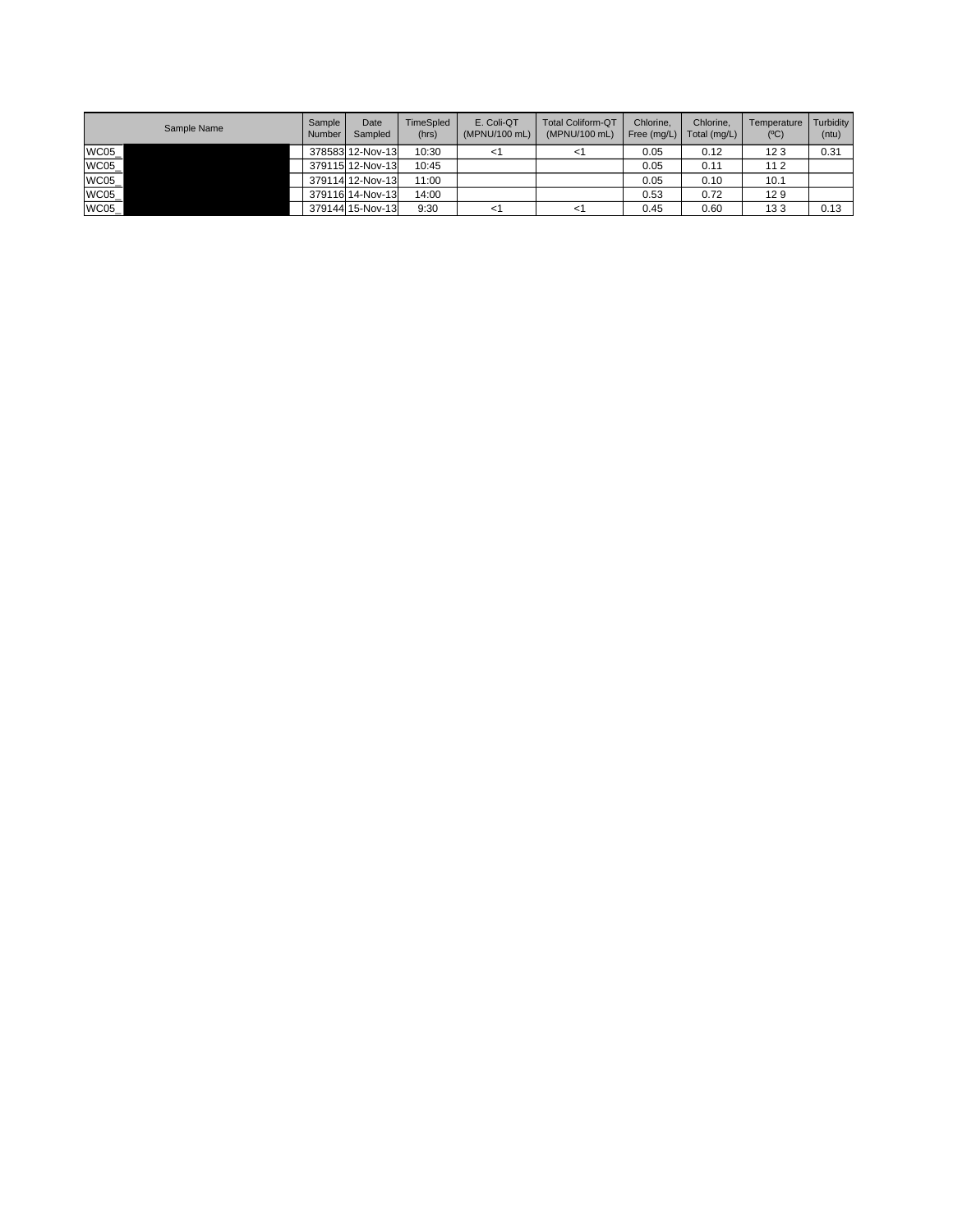

Water and Waste Department • Service des eaux et des déchets

Tuesday, December 3, 2013 **Our Incident/Report No: 11-2013**  LIMS Reference No: **37720**

Ms. Melanie Betsill Drinking Water Officer Manitoba Water Stewardship, Office of Drinking Water 1007 Century Street Winnipeg MB R3H 0W4

## **RE: CORRECTIVE ACTION REPORT**

| <b>WATER SYSTEM</b><br><b>WATER SYSTEM CODE</b><br><b>LOCATION OF NON-COMPLIANT INCIDENT</b><br><b>OPERATOR IN CHARGE</b><br><b>INCIDENT REPORTED BY</b><br><b>TYPE OF NON-COMPLIANT INCIDENT</b> | Winnipeg Public Water System<br>252.00<br><b>Winnipeg 3-Dist SW15</b><br><b>NA</b><br>Steve Fletcher, Supervisor of Analytical Services Branch<br>High positive Total Coliform (>10 per100mL), 3 MR 41/2007                                                                                                                                                                                                                                                                                                                                                                                                                                                                                          |
|---------------------------------------------------------------------------------------------------------------------------------------------------------------------------------------------------|------------------------------------------------------------------------------------------------------------------------------------------------------------------------------------------------------------------------------------------------------------------------------------------------------------------------------------------------------------------------------------------------------------------------------------------------------------------------------------------------------------------------------------------------------------------------------------------------------------------------------------------------------------------------------------------------------|
| <b>INCIDENT DATE</b><br><b>DESCRIPTION OF CORRECTIVE ACTIONS</b>                                                                                                                                  | November 26, 2013<br>IMMEDIATELY: Re-sampled original location, also tested<br>additional samples upstream/downstream where Total Coliform<br>>10 per 100 mL was reported. All additional samples were tested<br>for EC/TC, Heterotrophic Plate Count, turbidity, free/total chlorine<br>and temperature. The ODW was contacted. Water Services<br>Division was contacted and Emergency Services attended the<br>location to check for closed valves and perform additional<br>flushing. The incident is believed to have been caused by<br>contractor "tie-in" on Argue, i.e. closed valve, flow reversal and<br>improper flushing. A review of the work performed by the<br>contractor is ongoing. |
| <b>TEST RESULTS</b>                                                                                                                                                                               | See Attached                                                                                                                                                                                                                                                                                                                                                                                                                                                                                                                                                                                                                                                                                         |

NOTES/COMMENTS:

1. All microbiological tests performed by contract laboratory.

2. UP/DOWN STREAM testing performed when EC is >0 /100mL, TC is >10 /100mL or when resample/consecutive sample is positive for EC or TC or as directed by the Manager of Environmental Standards Division and/or the Office of Drinking Water

3. INITIAL chlorine, turbidity and temperature only tested at the required 39 sample locations.

4. NR-No Result due to laboratory/analyst error.

5. NA-Not Analyzed.

**EMERGENCY REPORTING IS REQUIRED WHERE A POTENTIAL HEALTH RISK IS INVOLVED. FOLLOW THE INSTRUCTIONS OF YOUR DRINKING WATER OFFICER ON SITUATIONS REQUIRING IMMEDIATE REPORTING**

#### **DISTRIBUTION**

FORWARD THE ORIGINAL TO THE DRINKING WATER OFFICER WITH THE MONTHLY COMPLIANCE SUBMISSIONS.

**Contact the Drinking Water Officer for any comments, questions or concerns**

REFERENCE: ODW-RF-016

Embrace the Spirit . Vivez l'esprit

Environmental Standards Division • Division des normes environnementales 2230 Main Street. • 2230, rue Main • Winnipeg • Manitoba R2V 4T8 fax/téléc. (204) 339-2147 • www.winnipeg.ca